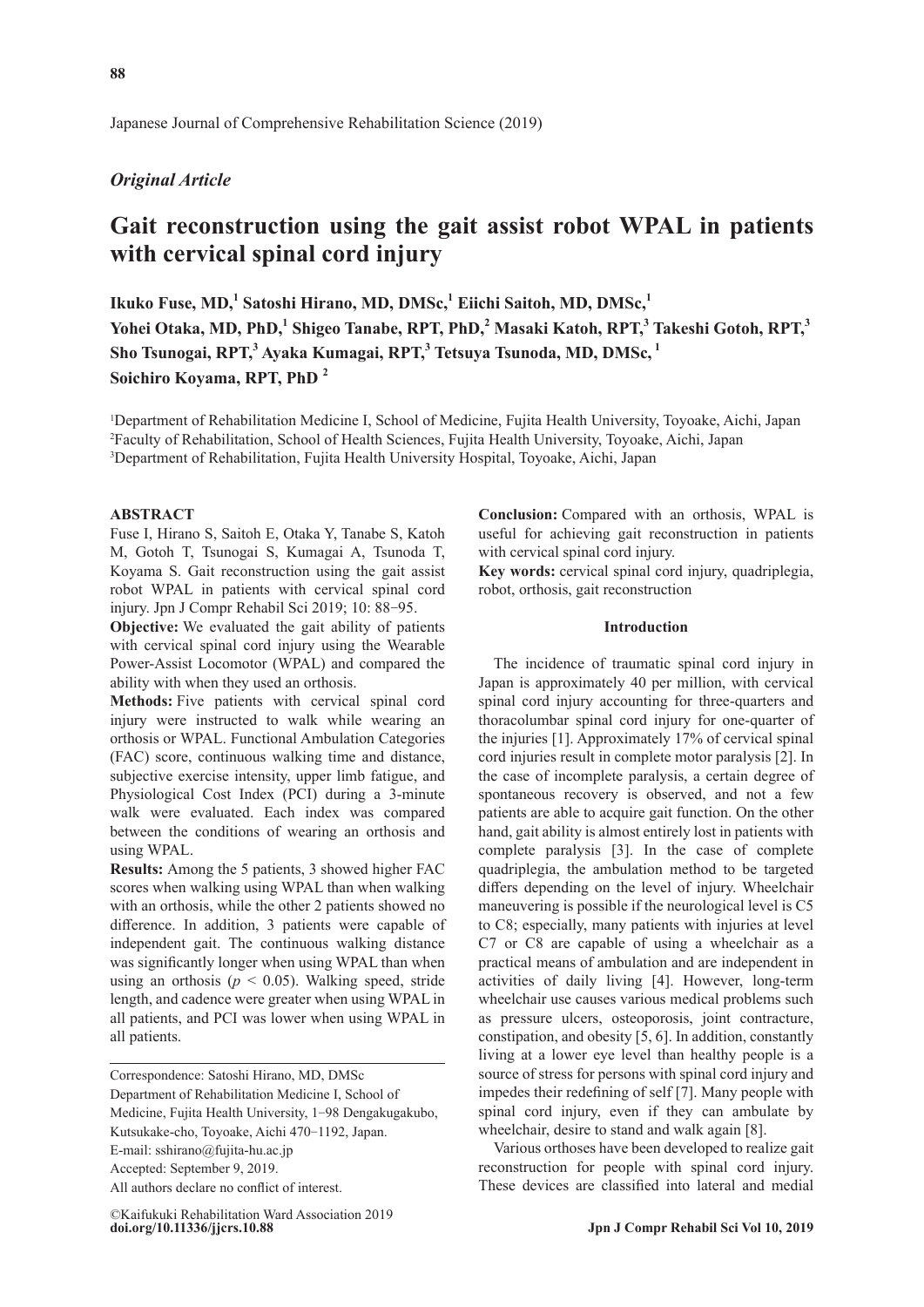systems. The lateral system is a structure in which the left and right knee-ankle-foot orthoses are connected

to a hip orthosis (pelvic band) on the lateral sides of the hip joint. Some examples of lateral system orthoses are the Reciprocating Gait Orthosis (RGO) [9], Hip Guidance Orthosis [10], and Advanced RGO which is a RGO with a modified linkage mechanism and hip joint trajectory [11]. On the other hand, the medial system is a structure in which the left and right kneeankle-foot orthoses are connected by a joint located on the medial side of the patient's hip joint. Some examples of medial system orthoses are the Walkabout [12], Primewalk [13, 14], and Hip and Ankle Linked Orthosis (HALO) [15]. The medial system orthosis has a single joint and no hip orthosis, and therefore has fewer parts that may cause deflection than the lateral system, and a stable standing position can be maintained [16]. In addition, this type of orthosis has additional merits of having no structures on the lateral sides of the hip, allowing the orthosis to be worn while in a wheelchair, and not having to wear a hip orthosis allows the user to maintain a comfortable sitting position.

However, some fundamental problems remain for patients with spinal cord injury to recover gait ability using an orthosis. In all the above-mentioned orthoses, the knee joint is fixed to provide stability in the standing position. For this reason, patients with insufficient muscle strength in the upper limbs experience difficulties in standing up and sitting down. During walking, the lower limb is swung out by moving the center of gravity from back to front and from left to right, relying on the strength of the upper limbs. As a result, the burden on the upper limbs and the cardiopulmonary system is large, and it becomes difficult to walk a long distance. Therefore, most patients use the orthoses only for training; very few are able to walk using these orthoses in daily life.

With the goals of resolving the problems of conventional orthoses, facilitating standing up and sitting down in a wheelchair, and enabling walking on level surfaces in daily life, progress has been made in the development of gait assist robots worldwide. Many of the devices are lateral system gait assist robots that incorporate power-driven mechanisms into the structure of lateral system orthoses. These devices have been somewhat successful in achieving gait reconstruction for patients with complete paraplegia caused by thoracolumbar spinal cord injuries. Yang et al. [17] evaluated  $\text{ReWalk}^{\text{TM}}$  in 11 paraplegic patients classified as grade A or B on the American Spinal Injury Association (ASIA) impairment scale, and reported that 4 patients achieved independent gait and 3 patients achieved gait under supervision. Hartigan et al. [18] used Indego® in 11 patients with ASIA impairment scale grade A or B paraplegia, and reported that 7 patients achieved gait under supervision. Kozlowski et al. [19] used  $E$ kso<sup>TM</sup> in 4 patients with ASIA impairment scale grade A or B paraplegia, and reported that 1 patient achieved gait under supervision. However, there are few reports of using these robots in patients with cervical spinal cord injury. Contreras-Vidal et al. [20] conducted a literature review of 22 articles on gait assist robots for patients with spinal cord injury and reported the neurological levels of the subjects. According to their report, of all 130 subjects with spinal cord injuries reviewed, the majority had lower thoracic level injuries and 10 had cervical level injures, 6 of the latter had motor complete injuries. A total of 2 patients, one using ReWalk™ and one using  $Ekso^{TM}$ , both of whom had level C8 injury, acquired independent gait or gait under supervision using a robot. In addition, Hartigan et al. [18] conducted gait training using Indego® in 3 patients with cervical spinal cord injury (neurological level C5 or C6, ASIA impairment scale grade A or B), and reported that all 3 required assistance.

Since 2005, our group has been developing the Wearable Power-Assist Locomotor (WPAL), a wearable gait assist robot that incorporates power and control mechanisms into a medial system orthosis [21, 22]. WPAL has a total of six motors for bilateral hip joints, knee joints and ankle joints, mounted on a frame resembling a knee-ankle-foot orthosis with a medial hip joint. Until now, WPAL has been used mainly for reconstruction of gait function in paraplegic patients. Hirano et al. [23] evaluated WPAL in 12 paraplegic patients, and reported that all 12 subjects achieved independent gait, and that the continuous walking distance was significantly longer when using WPAL than when using an orthosis. WPAL with a medial system structure is expected to have less deflection and greater stability during standing compared to gait assist robots with a lateral system structure, and may be useful for achieving gait reconstruction also by patients with cervical spinal cord injury. Therefore, the present study attempted to achieve gait reconstruction using WPAL in patients with cervical spinal cord injury, and to compare gait ability in these patients when using WPAL and when using a conventional orthosis.

# **Methods**

#### **1. Subjects**

We evaluated 5 patients with cervical spinal cord injury classified as ASIA impairment scale grade A or B and treated as outpatients at Fujita Health University Hospital, who had undergone adequate gait exercise using WPAL as well as medial system orthoses such as Primewalk and HALO. The protocol for this study was reviewed and approved by the ethics committee of our hospital. Informed consent was obtained from all the subjects after receiving detailed written explanations of the protocol. The characteristics of the subjects are shown in Table 1.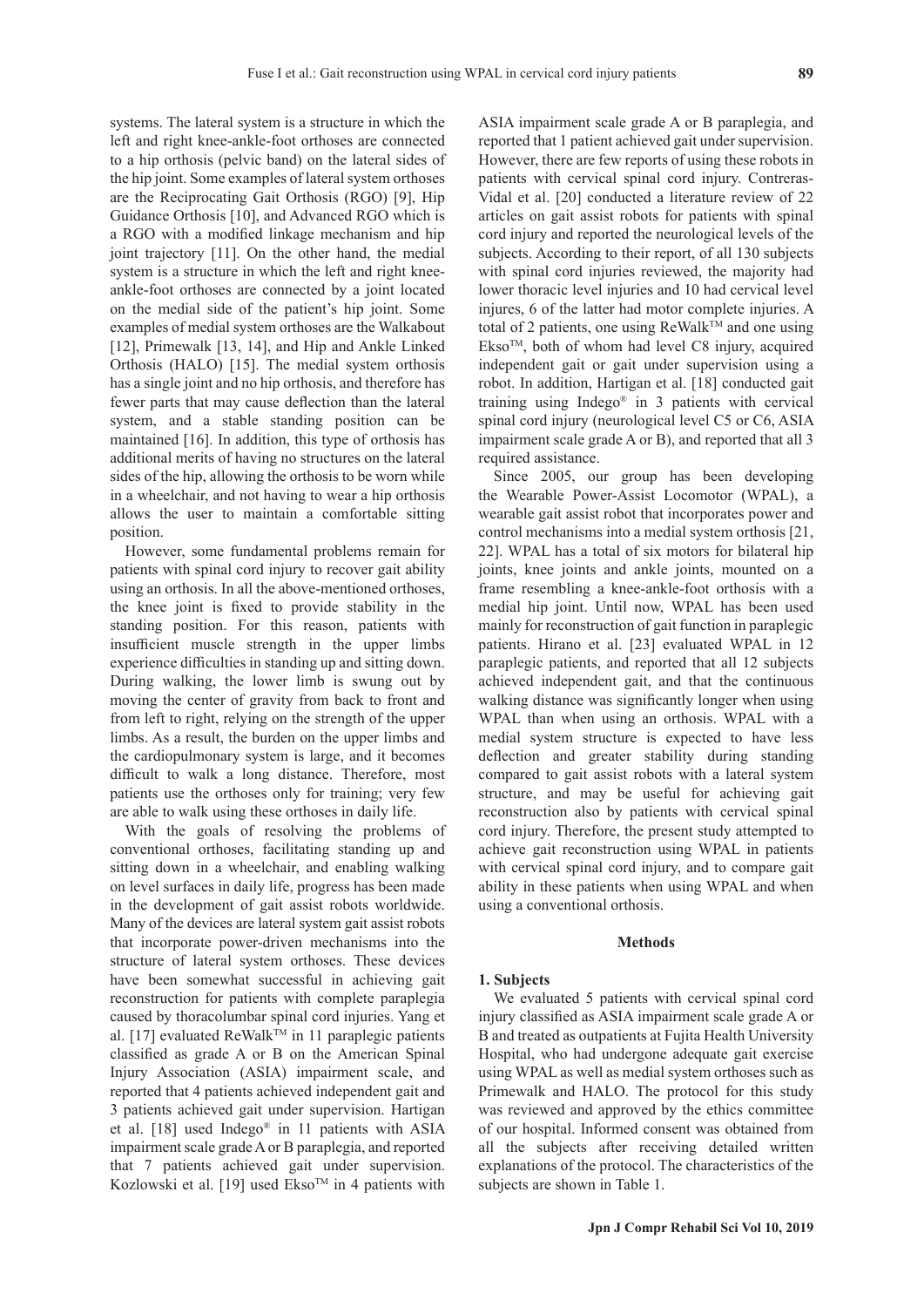| Subject | Neurological<br>level | ASIA<br>impairment<br>scale | Age (yrs) | Gender | Years<br>after<br>$\cdot$ $\cdot$<br>injury | Orthosis    | No. of training sessions |             |
|---------|-----------------------|-----------------------------|-----------|--------|---------------------------------------------|-------------|--------------------------|-------------|
|         |                       |                             |           |        |                                             |             | Orthosis                 | <b>WPAL</b> |
| А       | C7                    | В                           | 58        | М      | 4                                           | Primewalk   | $-400$                   | 20          |
| B       | C7                    | A                           | 26        | M      | 10                                          | Primewalk   | 79                       | 46          |
| $C^*$   | C <sub>6</sub>        | А                           | 30        | M      | 4                                           | <b>HALO</b> | ~140                     | $\sim$ 120  |
| D       | C <sub>6</sub>        | В                           | 28        | F      | 4                                           | Primewalk   | $\sim$ 150               | 30          |
| E       | C6                    | В                           | 70        | M      | 16                                          | Primewalk   | 358                      | 230         |

**Table 1.** Characteristics of subjects.

ASIA, American Spinal Injury Association; WPAL, Wearable Power-Assist Locomotor; HALO, Hip and Ankle Linked Orthosis; M, male; F, female.

\*In this subject with combined cervical injury and thoracolumbar injury, the neurological level of motor function was C6 on the right and T10 on the left.

# **2. Gait exercise**

Before introducing WPAL, each subject practiced orthosis-assisted gait using medial system orthoses such as Primewalk (Figure 1) and HALO until their ability of orthosis-assisted gait reached almost a plateau. Thereafter, gait exercise using WPAL (Figure 2) was conducted more than 20 times until the patient was judged to have more or less mastered walking using WPAL. At this time point, the present study was implemented. The gait exercise program using WPAL in our hospital followed the five-step training method reported by Tanabe et al. [22]. The five steps were performed in the following order: (1) stepping exercise within parallel bars (with safety harness), (2) gait exercise within parallel bars (with safety harness), (3) treadmill gait exercise (with safety harness), (4) gait exercise using a walker (with safety harness), and (5) gait exercise using a walker (without safety harness). The number of training sessions was counted based on the records in medical charts. In the case that the patient had received training in another hospital and then started orthosis-assisted and WPAL-assisted gait exercise in our hospital, it was difficult to determine the exact number of training sessions. In this case, information of the duration and frequency of training was obtained from the patient and the number of sessions was estimated.



#### **Figure 1.** Primewalk.

Primewalk consists of left and right knee-ankle-foot orthoses connected to a medial hip joint. Since the knee-ankle-foot orthoses are connected directly by a hip joint, no hip orthosis is required, consequently the trunk is not restricted. As there are no large structures on the lateral sides of the patient's hip, the device can be used with a wheelchair. Since there is only one connecting joint and no hip orthosis is needed, there are few deflecting parts, allowing high stability in the standing position.



**Figure 2.** Wearable Power-Assist Locomotor (WPAL). WPAL is a gait assist robot for the purpose of gait reconstruction in patients with spinal cord injuries. WPAL has six motors for the bilateral hip joints, knee joints, and foot joints, mounted on a frame resembling a medial system type orthosis. By using a special walker equipped with a motor control circuit and battery, safety is guaranteed and the burden on the patient is reduced. Using the two lever switches and two button switches on the walker, the patient is capable of performing all the operations alone.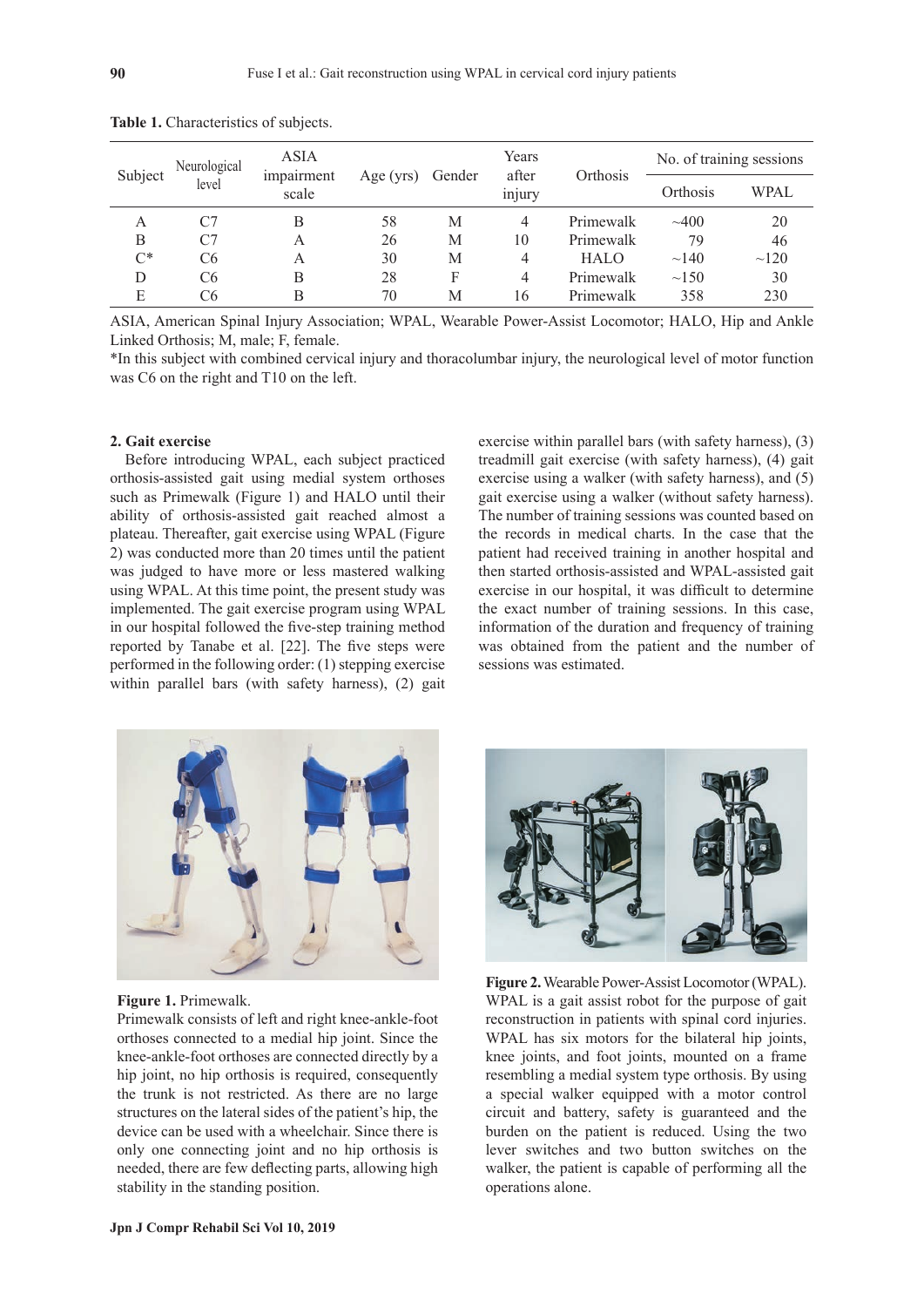#### **3. Gait measurements**

Each subject was evaluated when using an orthosis and using WPAL. After wearing the orthosis or WPAL, the subject was instructed to walk continuously at a comfortable speed, and the degree of gait independence was evaluated using Functional Ambulation Categories (FAC) [24]. As an upper limb assistive device, the same walker was used by all the subjects both during orthosis-assisted gait and WPAL-assisted gait (height and wheel brakes were adjusted individually). With both the orthosis and WPAL, when a subject was able to walk without continuous physical assistance, he/ she was encouraged to walk for as long a distance as possible. During that time, continuous walking distance and time were measured, and walking speed, stride length, and cadence were calculated. Each test was performed multiple times, and the results for the trial with the longest walking distance were used for the analysis. Each subject used their own orthosis. During walking, the subject wore an earlobe pulse oximeter (Pulsefit MP-1000®, Japan Precision Instrument Inc.). Walking was stopped when the heart rate reached a target value (220−age), when the subject complained of fatigue, or when continuous walking became difficult. Considering fatigue of the subject, in principle measurement of continuous walking time and distance was conducted once a day, and if two or more measurements were performed in the same day, they were done with sufficient rest in between. Figure 3 shows the setting of gait measurement in a person with cervical spinal cord injury.

For subjects who were able to walk independently or under supervision under both conditions of using an orthosis and using WPAL, they were instructed to



**Figure 3.** A patient with spinal cord injury practicing gait.

A 26-year-old man classified as ASIA impairment scale grade A with neurological level C7. Left: using Primewalk; right: using WPAL and walker. The patient can walk independently using either device.

walk for 3 minutes. Every 30 seconds, subjective exercise intensity (evaluated by the modified Borg scale), level of fatigue of upper limbs (scored on a 10-point scale adapted from the modified Borg scale), and pulse were recorded to calculate the Physiological Cost Index (PCI) [25]. When orthosis-assisted gait or WPAL-assisted gait for 3 minutes could not be completed due to fatigue of the upper limbs or whole body, the data of the last completed 30-second measurements were used as the results for the orthosis and WPAL conditions.

### **4. Analytical items**

The FAC score, continuous walking time, continuous walking distance, walking speed, stride length, cadence, 3-minute walk PCI, subjective exercise intensity when walking stopped, and fatigue of upper limbs measured when using an orthosis were compared with the data obtained when using WPAL.

Wilcoxon's signed rank test was used to compare FAC score, subjective exercise intensity, and fatigue of upper limbs for the 3-minute walk. The paired t-test was used to compare continuous walking time, continuous walking distance, walking speed, stride length, cadence, and PCI for the 3-minute walk. Statistical analyses were performed using SPSS® Statistics version 26.0 (IBM Corp., Armonk, NY, USA). A *p* value less than 0.05 was considered statistically significant.

# **Results**

Table 2 compares the degree of gait independence (FAC score) between an orthosis and WPAL. The FAC score was higher when using WPAL than when using an orthosis in 3 subjects, and was the same in the other 2 subjects. No statistically significant difference was observed ( $p = 0.08$ ).

Table 3 compares continuous gait ability. Subject E was not evaluated for continuous gait ability because constant support was required for walking. The mean walking distance when using WPAL was  $48.6 \pm 27.1$ m, and was significantly longer, approximately 3.3 times, compared to the distance of  $14.9 \pm 14.7$  m when using an orthosis ( $p < 0.05$ ). In addition, the walking speed ( $p = 0.08$ ), stride length ( $p = 0.09$ ), and cadence  $(p = 0.09)$  tended to be greater when using WPAL in all 4 patients who could be evaluated compared to those when using an orthosis. On the other hand, there was no significant difference ( $p = 0.88$ ) and no clear trend for continuous walking time.

Table 4 compares gait endurance for the 3-minute walk. Subjects D and E who required physical support for walking were not evaluated. When using WPAL, mean PCI for the 3 patients evaluated was approximately half compared to that when using an orthosis ( $p = 0.18$ ). There were no significant differences and no obvious trends for subjective exercise intensity  $(p = 0.66)$  and fatigue in upper limbs  $(p = 0.41)$ .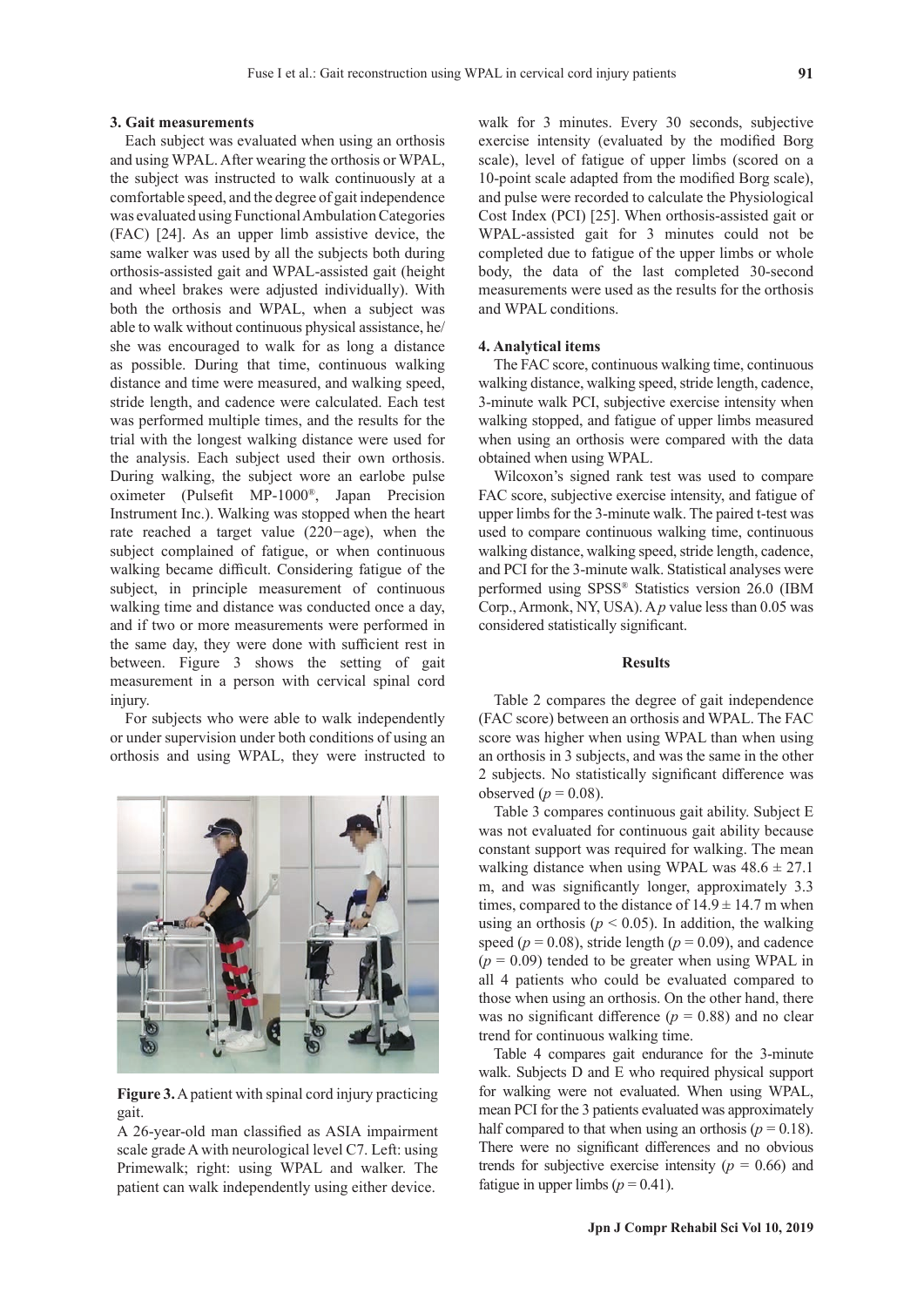| Subject | FAC score         |   | Degree of assistance             |                                                                                                                         |  |  |  |
|---------|-------------------|---|----------------------------------|-------------------------------------------------------------------------------------------------------------------------|--|--|--|
|         | WPAL.<br>Orthosis |   | Orthosis                         | WPAL                                                                                                                    |  |  |  |
| А       |                   | 4 |                                  |                                                                                                                         |  |  |  |
| B       |                   | 4 |                                  |                                                                                                                         |  |  |  |
|         |                   | 4 |                                  |                                                                                                                         |  |  |  |
|         |                   | 2 | to assist in maintaining balance | Intermittent physical support is required Intermittent physical support is required<br>to assist in maintaining balance |  |  |  |
| Е       |                   |   | to maintain balance              | Constant physical support is required Constant physical support is required<br>to maintain balance                      |  |  |  |

**Table 2.** Comparison of degree of gait independence.

FAC, Functional Ambulation Categories; WPAL, Wearable Power-Assist Locomotor.

**Table 3.** Comparison of continuous gait ability.

|                                  | Continuous<br>walking time<br>(min) |               | Continuous<br>walking<br>distance(m) |                 | Walking speed<br>(m/min) |               | Stride length<br>(cm) |                 | Cadence      |                |
|----------------------------------|-------------------------------------|---------------|--------------------------------------|-----------------|--------------------------|---------------|-----------------------|-----------------|--------------|----------------|
| Subject                          |                                     |               |                                      |                 |                          |               |                       |                 | (steps/min)  |                |
|                                  | Orthosis                            | <b>WPAL</b>   | Orthosis                             | <b>WPAL</b>     | Orthosis                 | WPAL          | Orthosis              | <b>WPAL</b>     | Orthosis     | <b>WPAL</b>    |
| А                                | 1.9                                 | 4.7           | 9.2                                  | 42.2            | 4.8                      | 9.0           | 23.3                  | 41.9            | 41.2         | 42.9           |
| B                                | 14.2                                | 6.4           | 36.5                                 | 69.3            | 2.6                      | 10.9          | 20.4                  | 43.4            | 25.2         | 50.0           |
| C                                | 6.1                                 | 5.5           | 10.2                                 | 69.9            | 1.7                      | 12.7          | 14.9                  | 59.1            | 22.5         | 42.9           |
| D                                | 2.7                                 | 6.5           | 3.5                                  | 12.8            | 1.3                      | 2.0           | 10.1                  | 12.0            | 25.7         | 33.0           |
| E                                |                                     |               |                                      |                 |                          |               |                       |                 |              |                |
| Mean $\pm$ standard<br>deviation | $6.2 \pm 5.6$                       | $5.8 \pm 0.8$ | $14.9 \pm 14.7$                      | $48.6 \pm 27.1$ | $2.6 \pm 1.6$            | $8.6{\pm}4.7$ | $17.2 \pm 5.8$        | $39.1 \pm 19.7$ | $28.7\pm8.5$ | $42.2 \pm 7.0$ |

WPAL, Wearable Power-Assist Locomotor.

|                                  | PCI (beats/min) |               | Subjective exercise intensity |             | Fatigue of upper limbs |             |  |
|----------------------------------|-----------------|---------------|-------------------------------|-------------|------------------------|-------------|--|
| Subject                          | Orthosis        | <b>WPAL</b>   | Orthosis                      | <b>WPAL</b> | Orthosis               | <b>WPAL</b> |  |
| $A^*$                            | 4.2             | 3.8           | 4                             | 4           |                        |             |  |
| В                                | 5.1             | 2.1           |                               | h           |                        | O           |  |
| C                                | 6.8             | 1.5           |                               |             |                        |             |  |
| D                                |                 |               |                               |             |                        |             |  |
|                                  |                 |               |                               |             |                        |             |  |
| Mean $\pm$ standard<br>deviation | $5.3 \pm 1.3$   | $2.6 \pm 1.1$ |                               |             |                        |             |  |

**Table 4.** Comparison of gait endurance.

PCI, Physiological Cost Index; WPAL, Wearable Power-Assist Locomotor.

\*Since orthosis-assisted gait could be continued only for 115 seconds, the data collected at 90 seconds were used for analysis.

#### **Discussion**

In this study, we attempted gait reconstruction using WPAL in 5 patients with cervical spinal cord injury, and compared the efficacy with conventional orthoses. In 3 of the 5 subjects, the degree of gait independence was higher when walking using WPAL compared with using an orthosis, and in 4 subjects capable of continuous walking, the continuous walking distance was significantly longer when using WPAL. Furthermore, 3 subjects were walking independently. Until now, there has been no report of successful gait reconstruction using a medial system gait assist robot in as many as 3 patients with cervical spinal cord injury classified as ASIA impairment scale grade A or B, and our study is valuable in demonstrating the superiority of WPAL-assisted gait over conventional orthosis-assisted gait.

Regarding orthosis-assisted gait, Suzuki et al. [26] used medial system orthoses (Walkabout, gear joint,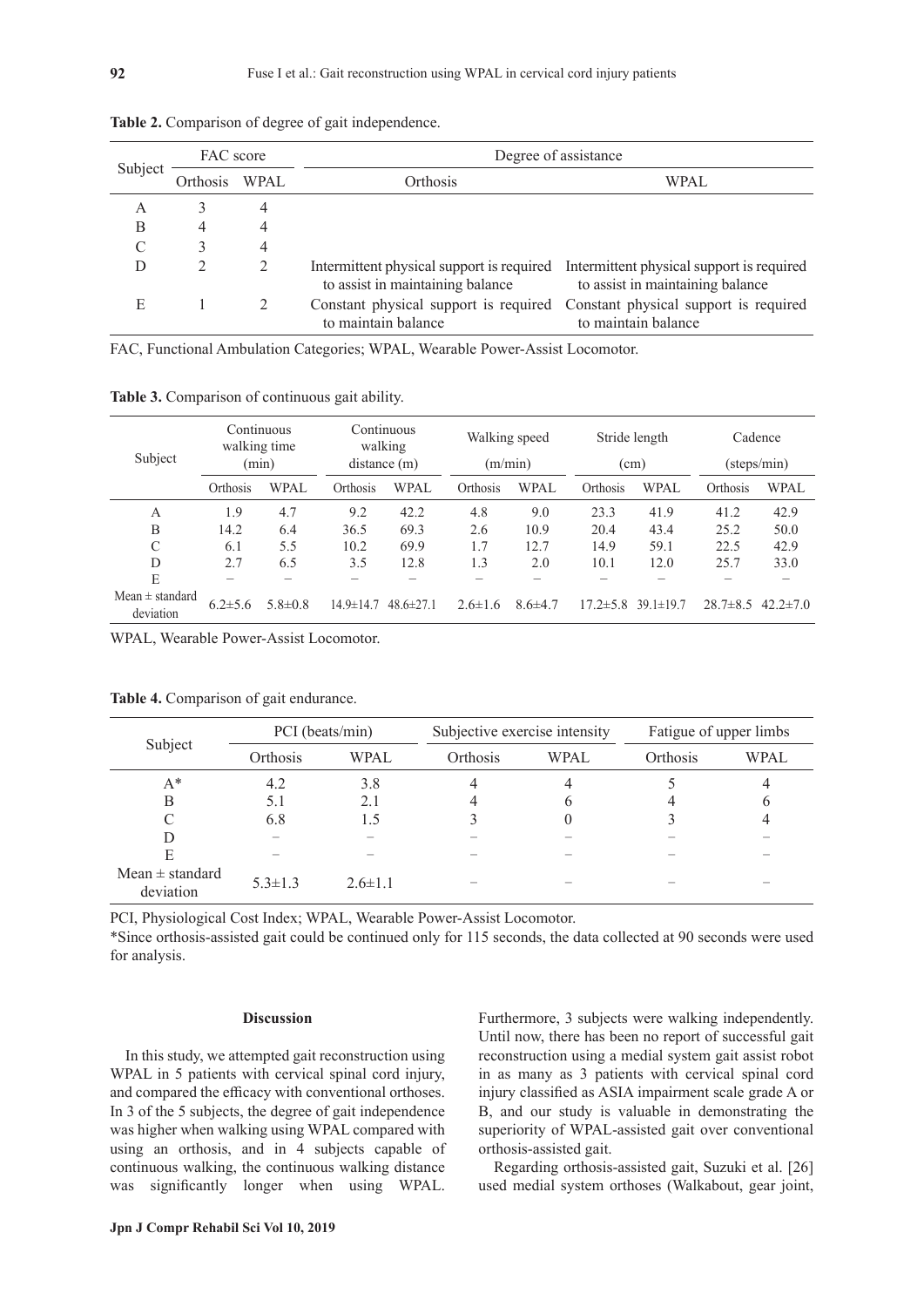and Primewalk) in 45 patients with spinal cord injuries (ASIA impairment scale grades A to C). Among 10 patients with cervical spinal cord injury (neurological level C6 to C8), 1 achieved indoor independent gait, 4 indoor supervised gait, and the remaining patient achieved indoor gait with assistance or gait within parallel bars. Using RGO combined with electrical muscle stimulation, Solomonow et al. [27] reported that 2 of 4 patients with cervical spinal cord injury achieved independent gait. In the present study, 3 of 5 patients with cervical spinal cord injury having complete motor paralysis achieved orthosis-assisted gait without physical assistance. This outcome is not inferior to those of previous reports, indicating that the patients had undergone sufficient training for orthosisassisted gait. Moreover, FAC score when using WPAL exceeded that when using an orthosis in 3 of 5 patients, and the walking distance was significantly longer in patients capable of continuous walking. Although WPAL use has been reported to result in a significantly higher degree of gait independence than using an orthosis in patients with paraplegia [23], the present study suggests for the first time the usefulness of WPAL also in patients with cervical spinal cord injury.

There are two possible reasons for the differences between orthosis-assisted gait and WPAL-assisted gait. The first reason is the presence or absence of an external power source. For the Primewalk used by 4 of 5 patients in this study, swinging of the lower limb is a pendulum movement under the action of gravity, therefore the trunk has to be moved forward and maintained anterior to the lower limb [13]. For the HALO used by 1 patient, ankle dorsiflexion on the stance side drives the contralateral ankle plantar flexion and swinging of the lower limb [15]. In order to dorsiflex the ankle, it is necessary to move the trunk anterior to the lower limb on the stance side. Hence, in order to swing out the lower limb in orthosis-assisted gait, it is necessary to move the trunk forward. However, for patients with cervical spinal cord injury who have limited voluntary trunk movement, large movement of the trunk is difficult. Consequently, it is difficult to increase the stride. On the other hand, when using WPAL, swinging of the lower limb is driven by a motor as an external power source. Therefore, a sufficient stride can be maintained even though large trunk movement is not possible, and walking at high speed can be expected. In addition, the presence of an external power source is advantageous even for trunk movement during the stance phase. Compared to orthosis-assisted gait in which the trunk should be propelled forward by the strength of the upper limbs, WPAL is expected to reduce the burden on the patient's upper limbs because ankle dorsiflexion driven by the motor helps the trunk move forward. The second reason is the difference in kinematics. In orthosisassisted gait, since the knee joint is fixed in an extended position during the swing phase, compensatory

movements such as bending the trunk to the opposite side are necessary to ensure foot clearance [28], and a large burden is exerted on the upper limbs that operate the walking aid [29]. Greene et al. [30] reported that implementing knee flexion and ankle dorsiflexion during the swing phase reduces the compensatory movements. The coordinated control of the hip, knee and ankle joints during the swing phase in WPAL is expected to fulfil this purpose [21]. In the future, it is necessary to clarify by performing kinematic analysis whether the compensatory movements are actually reduced.

When comparing continuous walking, continuous walking distance was longer when using WPAL. While there was no remarkable difference in walking time, the walking speed tended to be faster when using WPAL, suggesting that speed is the major factor. When walking using WPAL, both stride length and cadence were greater than when walking with an orthosis, consequently achieving a higher walking speed. As mentioned above, WPAL with an external power source may have facilitated the acquisition of stride length. The reason for the higher cadence is presumed to be related to the decrease in compensatory movements by using WPAL, but further verification is required. Of the 4 subjects analyzed in the comparison of continuous walking, subjects B and C showed short continuous walking time when using WPAL. In these 2 subjects, the cadence during WPAL-assisted gait was approximately 2 times greater compared to orthosis-assisted gait, and the great burden on the upper limbs was probably related to the short continuous walking time.

In the comparison of gait endurance, although no significant differences were observed, PCI was lower during WPAL-assisted gait compared to orthosisassisted gait in all 3 subjects analyzed. When the increase in heart rate during walking is the same, PCI is inversely proportional to walking speed. When comparing the mean values for the 3 subjects in whom PCI was measured, walking speed was 3.6 times faster when using WPAL, and PCI was 2.1 times higher when using an orthosis. The faster walking speed is presumed to be the main reason for the lower PCI in WPAL-assisted gait. On the other hand, no clear trends in subjective exercise intensity and fatigue in the upper limbs were observed. As a possible reason, since voluntary trunk movement is reduced in patients with cervical spinal cord injury, control of the trunk always relies on the upper limbs under both conditions of orthosis and WPAL. If orthosis-assisted gait is performed at the same speed as WPAL-assisted gait, it is possible that the burden on the upper limbs will increase due to the anterior displacement of the trunk, and the subjective exercise intensity may also increase as a result. In this study, the subjects walked at speeds that allowed them to maintain the balance of the trunk, which may account for the lack of a significant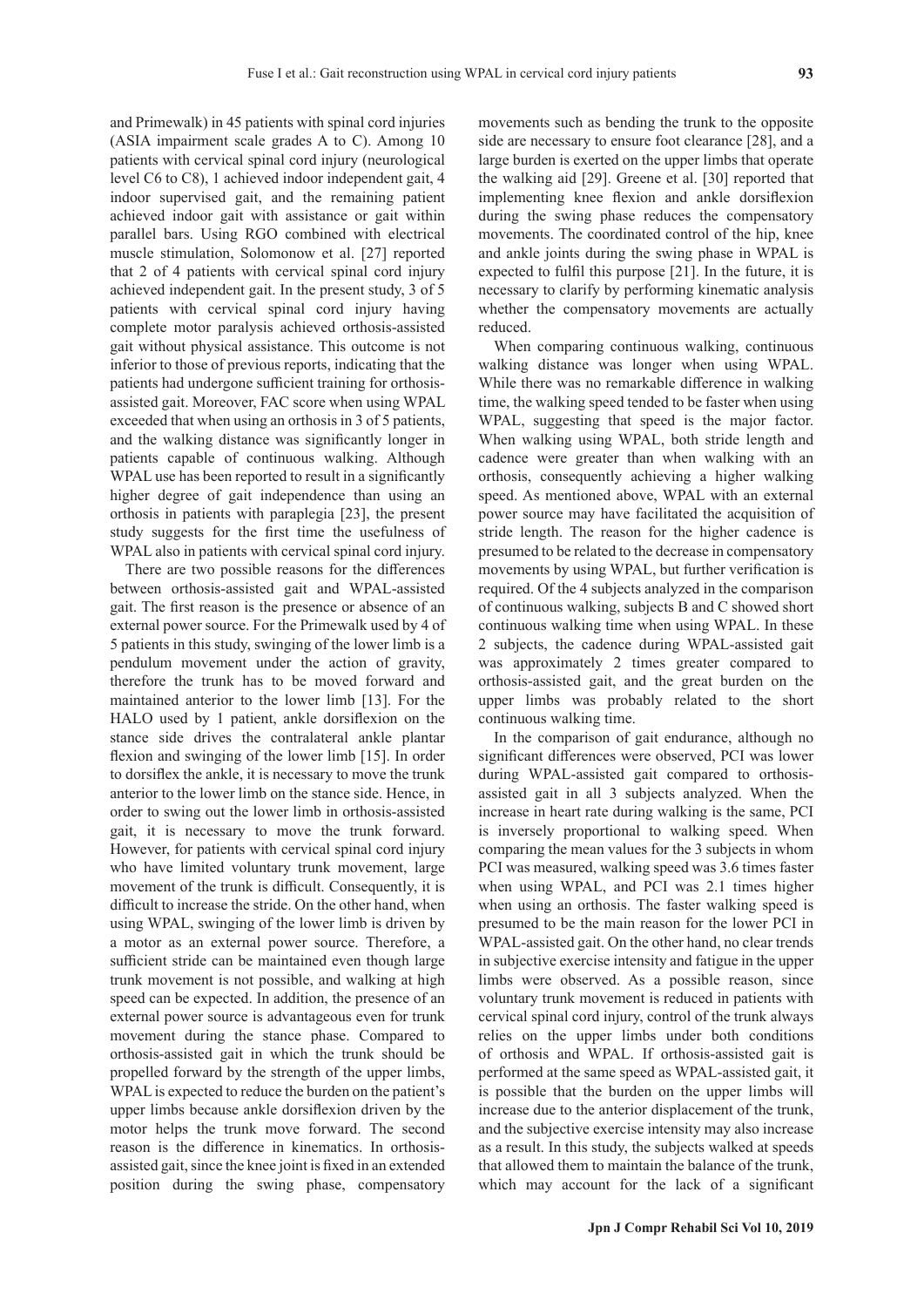difference between the two groups.

One of the merits of using WPAL in patients with cervical spinal cord injury compared to those with paraplegia is the greater walking assistance effect produced by the external power source. Hirano et al. [23] reported that in paraplegic patients, the continuous walking distance when using WPAL was 1.8 times longer compared to using an orthosis, which was lower than that obtained in patients with cervical spinal cord injury in the present study. Therefore, for patients with cervical spinal cord injury who have reduced upper limb and trunk functions, assistance obtained from the external power source may have greater significance. On the other hand, one of the demerits of using WPAL in patients with cervical spinal cord injury compared to paraplegic patients is lower practical applicability in daily living. Patients with paraplegia are expected to recover a practical level of gait by using an independent gait supporting robot in daily life. In fact, marketing of Indego® and ReWalkTM targeting individuals has already started, and marketing of WPAL is also scheduled. Compared to patients with paraplegia, patients with cervical spinal cord injury have greater difficulties in wearing the robot, standing up and sitting down, and avoiding falling when losing balance. The prospect for practical use in daily life is a future issue to be addressed.

One limitation of this study is the small number of subjects. Further studies should increase the number of subjects and use 3D gait analysis and surface electromyography to investigate in detail the differences between WPAL-assisted gait and orthosisassisted gait. Moreover, based on the findings obtained, it is necessary to modify the device to improve its practicality. Despite the above issues, the present study, although small-scale, is significant in demonstrating for the first time the usefulness of WPAL, a gait assistance robot with a medial system, to achieve gait reconstruction not only for patients with paraplegia but also for those with cervical spinal cord injury, when compared with conventional orthoses.

#### **References**

- 1. Shingu H, Ohama M, Ikata T, Katoh S, Akatsu T. A nationwide epidemiological survey of spinal cord injuries in Japan from January 1990 to December 1992. Paraplegia 1995; 33: 183-8.
- 2. Kudo D, Miyakoshi N, Hongo M, Kasukawa Y, Ishikawa Y, Ishikawa N, et al. An epidemiological study of traumatic spinal cord injuries in the fastest aging area in Japan. Spinal Cord 2019; 57: 509-15.
- 3. Maynard FM, Reynolds GG, Fountain S, Wilmot C, Hamilton R. Neurological prognosis after traumatic quadriplegia. Three-year experience of California Regional Spinal Cord Injury Care System. J Neurosurg 1979; 50: 611-6.
- 4. Nas K, Yazmalar L, Şah V, Aydın A, Öneş K. Rehabilitation of spinal cord injuries. World J Orthop 2015; 6: 8-16.
- 5. Battaglino RA, Lazzari AA, Garshick E, Morse LR. Spinal cord injury-induced osteoporosis: pathogenesis and emerging therapies. Curr Osteoporos Rep 2012; 10: 278-85.
- 6. Kunkel CF, Scremin AM, Eisenberg B, Garcia JF, Roberts S, Martinez S. Effect of "standing" on spasticity, contracture, and osteoporosis in paralyzed males. Arch Phys Med Rehabil 1993; 74: 73-8.
- 7. Levins SM, Redenbach DM, Dyck I. Individual and societal influences on participation in physical activity following spinal cord injury: a qualitative study. Phys Ther 2004; 84: 496-509.
- 8. Subbarao JV. Walking after spinal cord injury. Goal or wish? West J Med 1991; 154: 612-4.
- 9. Douglas R, Larson PF, D'Ambrosia R, McCall. The LSU reciprocation-gait orthosis. Orthopedics 1993; 6: 834-9.
- 10. Major RE, Stallard J, Rose GK. The dynamics of walking using the hip guidance orthosis (HGO) with crutches. Prosthet Orthot Int 1981; 5: 19-22.
- 11. Massucci M, Brunetti G, Piperno R, Betti L, Franceschini M. Walking with the advanced reciprocating gait orthosis (ARGO) in thoracic paraplegic patients: energy expenditure and cardiorespiratory performance. Spinal Cord 1998; 36: 223-7.
- 12. Saitoh E, Suzuki T, Sonoda S, Fujitani J, Tomita Y, Chino N. Clinical experience with a new hip-ankle-foot orthotic system using a medial single hip joint for standing and walking. Am J Phys Med Rehabil 1996; 75: 198-203.
- 13. Saitoh E, Baba M, Sonoda S, Tomita Y, Suzuki M, Hayashi M. A new medial single hip joint for paraplegic walkers. The 8th World Congress of the International Rehabilitation Medicine Association 1997: 1299-305.
- 14. Suzuki T, Sonoda S, Saitoh E, Onogi K, Fujino H, Teranishi T, et al. Prediction of gait outcome with the knee-ankle-foot orthosis with medial hip joint in patients with spinal cord injuries: a study using recursive partitioning analysis. Spinal Cord 2007; 45: 57-63.
- 15. Genda E, Oota K, Suzuki Y, Koyama K, Kasahara T. A new walking orthosis for paraplegics: hip and ankle linkage system. Prosthet Orthot Int 2004; 28: 69-74.
- 16. Suzuki T, Saitoh E. Development of Gait-Assisted Robot WPAL (Wearable Power-Assist Locomotor) for paraplegia. In: Biomechatronics in Medicine and Health Care. Pan Stanford Publishing Pte. Ltd.; 2011. p. 31-42.
- 17. Yang A, Asselin P, Knezevic S, Kornfeld S, Spungen AM. Assessment of in-hospital walking velocity and level of assistance in a powered exoskeleton in persons with spinal cord injury. Top Spinal Cord Inj Rehabil 2015; 21: 100-9.
- 18. Hartigan C, Kandilakis C, Dalley S, Clausen M, Wilson E, Morrison S, et al. Mobility outcomes following five training sessions with a powered exoskeleton. Top Spinal Cord Inj Rehabil 2015; 21: 93-9.
- 19. Kozlowski AJ, Bryce TN, Dijkers MP. Time and effort required by persons with spinal cord injury to learn to use a powered exoskeleton for assisted walking. Top Spinal Cord Inj Rehabil 2015; 21: 110-21.